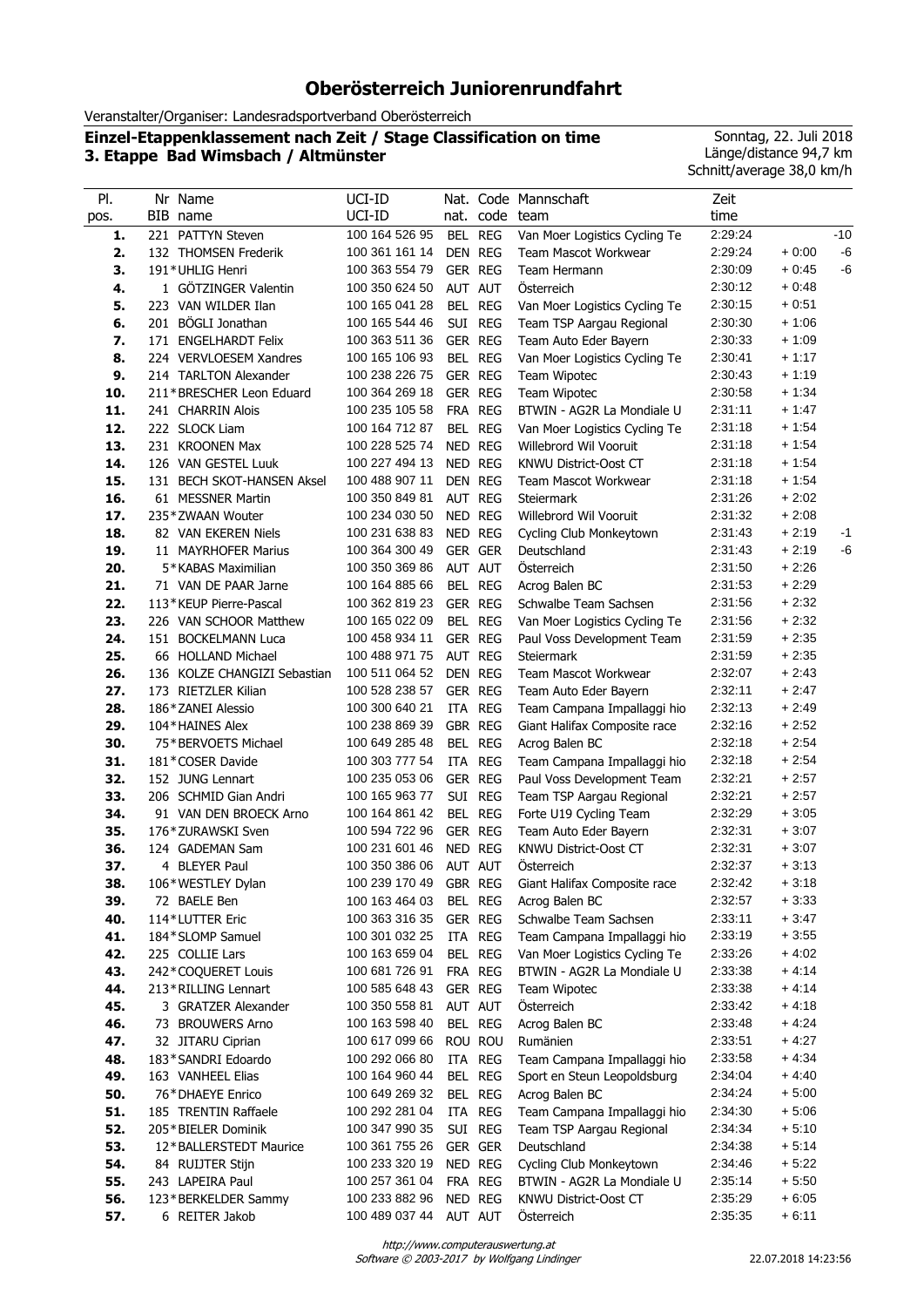|            | Oberösterreich Juniorenrundfahrt          |                        |                |                                        |         |          | Seite 2 |
|------------|-------------------------------------------|------------------------|----------------|----------------------------------------|---------|----------|---------|
| 58.        | 53*RIEGLER Nikolas                        | 100 350 491 14         | AUT REG        | Oberösterreich                         | 2:35:37 | $+6:13$  |         |
| 59.        | 156 ZANKEL Jost                           | 100 239 947 50         | <b>GER REG</b> | Paul Voss Development Team             | 2:35:40 | $+6:16$  |         |
| 60.        | 16*STEINHAUSER Georg                      | 100 588 952 49         | <b>GER GER</b> | Deutschland                            | 2:35:55 | $+6.31$  |         |
| 61.        | 42 FORRAY Andras                          | 100 236 040 23         | HUN HUN        | Ungarn                                 | 2:36:01 | $+6:37$  |         |
| 62.        | 161 DE KONINCK Pieter                     | 100 163 808 56         | BEL REG        | Sport en Steun Leopoldsburg            | 2:36:03 | $+6:39$  |         |
| 63.        | 51*HOLZLEITNER Mario                      | 100 351 194 38         | AUT REG        | Oberösterreich                         | 2:36:03 | $+6:39$  |         |
| 64.        | 93*VANDENBORRE Mathias                    | 100 649 205 65         | BEL REG        | Forte U19 Cycling Team                 | 2:36:07 | $+6:43$  | $+20$   |
| 65.        | 102 ELLIS Matthew                         | 100 235 089 42         | GBR REG        | Giant Halifax Composite race           | 2:36:22 | $+6:58$  |         |
| 66.        | 112 RAUTZENBERG Robin                     | 100 362 920 27         | <b>GER REG</b> | Schwalbe Team Sachsen                  | 2:36:22 | $+6:58$  |         |
| 67.        | 143 SOURDY Kylian                         | 100 271 640 24         | FRA REG        | Nouvelle Aquitaine                     | 2:36:32 | $+7:08$  |         |
| 68.        | 135 JACOBSEN Niklas Spilcker              | 100 461 361 13         | DEN REG        | Team Mascot Workwear                   | 2:36:54 | $+7:30$  |         |
| 69.        | 116 MAI Tom                               | 100 540 945 57         | GER REG        | Schwalbe Team Sachsen                  | 2:36:54 | $+7:30$  |         |
| 70.        | 13*ROSNER Linus                           | 100 490 391 40         | <b>GER GER</b> | Deutschland                            | 2:36:57 | $+7:33$  |         |
| 71.        | 125 HASSELAAR Jeroen                      | 100 636 667 40         | NED REG        | KNWU District-Oost CT                  | 2:36:57 | $+7:33$  |         |
| 72.        | 216 RINKE Jan-Eric                        | 100 362 337 26         | <b>GER REG</b> | Team Wipotec                           | 2:37:04 | $+7:40$  |         |
| 73.        | 33 VASILOIU Valentin                      | 100 620 481 53         | ROU ROU        | Rumänien                               | 2:37:21 | $+7:57$  |         |
| 74.        | 122*HEZEMAN Rick                          | 100 233 485 87         | NED REG        | <b>KNWU District-Oost CT</b>           | 2:37:26 | $+8:02$  |         |
| 75.        | 103*GREENWOOD Joshua                      | 100 238 827 94         | GBR REG        | Giant Halifax Composite race           | 2:37:28 | $+8:04$  |         |
| 76.        | 192 UHLIG Oscar                           | 100 363 651 79         | <b>GER REG</b> | Team Hermann                           | 2:37:51 | $+8:27$  |         |
| 77.        | 153 MEYER Maximilian                      | 100 364 588 46         | <b>GER REG</b> | Paul Voss Development Team             | 2:37:51 | $+8:27$  |         |
| 78.        | 81 RAZINSKIS Alekss Janis                 | 100 521 757 75         | LAT            | REG<br>Cycling Club Monkeytown         | 2:38:03 | $+8:39$  |         |
| 79.        | 92 DEBLOUDTS Ferre                        | 100 163 728 73         | BEL REG        | Forte U19 Cycling Team                 | 2:38:27 | $+9:03$  |         |
| 80.        | 74 BOMBOI Davide                          | 100 163 552 91         | BEL REG        | Acrog Balen BC                         | 2:38:27 | $+9:03$  |         |
| 81.        | 165*GIJBELS Jonas                         | 100 649 350 16         | BEL REG        | Sport en Steun Leopoldsburg            | 2:38:30 | $+9:06$  |         |
| 82.        | 86*PRONK Jens                             | 100 233 512 17         | NED REG        | Cycling Club Monkeytown                | 2:38:30 | $+9:06$  |         |
| 83.        | 64*SCHMIDBAUER Maximilian                 | 100 350 225 39         | AUT REG        | Steiermark                             | 2:38:44 | $+9:20$  |         |
| 84.        | 94*DEL GROSSO Bodi                        | 100 228 729 84         | NED REG        | Forte U19 Cycling Team                 | 2:38:51 | $+9.27$  |         |
| 85.        | 244* PARET PEINTRE Valentin               | 100 675 098 59         | FRA REG        | BTWIN - AG2R La Mondiale U             | 2:39:17 | $+9.53$  |         |
| 86.        | 134 PERTO Jonas Nygaard                   | 100 483 625 64         | DEN REG        | Team Mascot Workwear                   | 2:40:14 | $+10:50$ |         |
| 87.        | 245*TOUMIRE Hugo                          | 100 663 783 93         | FRA REG        | BTWIN - AG2R La Mondiale U             | 2:40:20 | $+10:56$ |         |
| 88.        | 111 WERNER Franz                          | 100 459 199 82         | GER REG        | Schwalbe Team Sachsen                  | 2:40:20 | $+10:56$ |         |
| 89.        | 14*LINDNER Tom                            | 100 363 234 50         | <b>GER GER</b> | Deutschland                            | 2:40:20 | $+10:56$ | -3      |
| 90.        | 166 VANHEES Brent                         | 100 164 961 45         | BEL REG        | Sport en Steun Leopoldsburg            | 2:41:04 | $+11:40$ |         |
| 91.        | 105 HOWCROFT Joe                          | 100 235 086 39         | GBR REG        | Giant Halifax Composite race           | 2:44:53 | $+15:29$ |         |
| 92.        | 133*FOLDAGER Anders                       | 100 538 179 07         | DEN REG        | <b>Team Mascot Workwear</b>            | 2:49:33 | $+20:09$ |         |
| 93.        | 246*THOMAS Théo                           | 100 680 864 05         | FRA REG        | BTWIN - AG2R La Mondiale U             | 2:51:35 | $+22:11$ |         |
|            |                                           |                        |                | Karenzzeit/Finishing deadline: 2:51:49 |         |          |         |
| <b>DNF</b> | 41 MÉSZÁROS Ábel                          | 100 236 287 76 HUN HUN |                | Ungarn                                 |         |          |         |
| <b>DNF</b> | 83*RUNDERKAMP Samuel                      | 100 232 858 42 NED REG |                | Cycling Club Monkeytown                |         |          |         |
| <b>DNF</b> | 141 COURRIERE Anthony                     | 100 235 107 60 FRA REG |                | Nouvelle Aquitaine                     |         |          |         |
| <b>DNF</b> | 142 LEPORC Thibaud                        | 100 270 071 07 FRA     |                | <b>REG</b><br>Nouvelle Aquitaine       |         |          |         |
| <b>DNF</b> | 175*PETER Michael                         | 100 518 015 19 GER REG |                | Team Auto Eder Bayern                  |         |          |         |
| <b>DNF</b> | 204 MARET Alexis                          | 100 165 515 17 SUI     |                | REG<br>Team TSP Aargau Regional        |         |          |         |
| <b>DNS</b> | 15*LÜHRS Leslie Leander                   | 100 363 655 83 GER GER |                | Deutschland                            |         |          |         |
| <b>DNS</b> | 54 VIEHBERGER Lukas                       | 100 350 233 47 AUT REG |                | Oberösterreich                         |         |          |         |
| <b>DNS</b> | 154*GATHEMANN Albert                      | 100 500 003 49 GER REG |                | Paul Voss Development Team             |         |          |         |
| <b>DNS</b> | 155 VOß Pepe                              | 100 361 782 53 GER REG |                | Paul Voss Development Team             |         |          |         |
|            | Anzahl der Starter/Number of starters: 99 |                        |                |                                        |         |          |         |

Ausgeschiedene Fahrer/Retired: 6 Nicht am Start/Did not start: 4

## **Einzel-Etappenklassement nach Punkten / Points Classification (stage) 3. Etappe / stage 3**

Nat. Code Mannschaft nat. code team Pl. pos. Nr Name BIB name Punkte Points UCI-ID UCI-ID **1.** 221 PATTYN Steven 100 164 526 95 BEL REG Van Moer Logistics Cycling Team 20 **2.** 132 THOMSEN Frederik 100 361 161 14 DEN REG Team Mascot Workwear 15 **3.** 191\*UHLIG Henri 100 363 554 79 GER REG Team Hermann 11 **4.** 1 GÖTZINGER Valentin 100 350 624 50 AUT AUT Österreich 8 **5.** 223 VAN WILDER Ilan 100 165 041 28 BEL REG Van Moer Logistics Cycling Team 6 **6.** 201 BÖGLI Jonathan 100 165 544 46 SUI REG Team TSP Aargau Regional 4 **7.** 171 ENGELHARDT Felix 100 363 511 36 GER REG Team Auto Eder Bayern 2 **8.** 224 VERVLOESEM Xandres 100 165 106 93 BEL REG Van Moer Logistics Cycling Team 1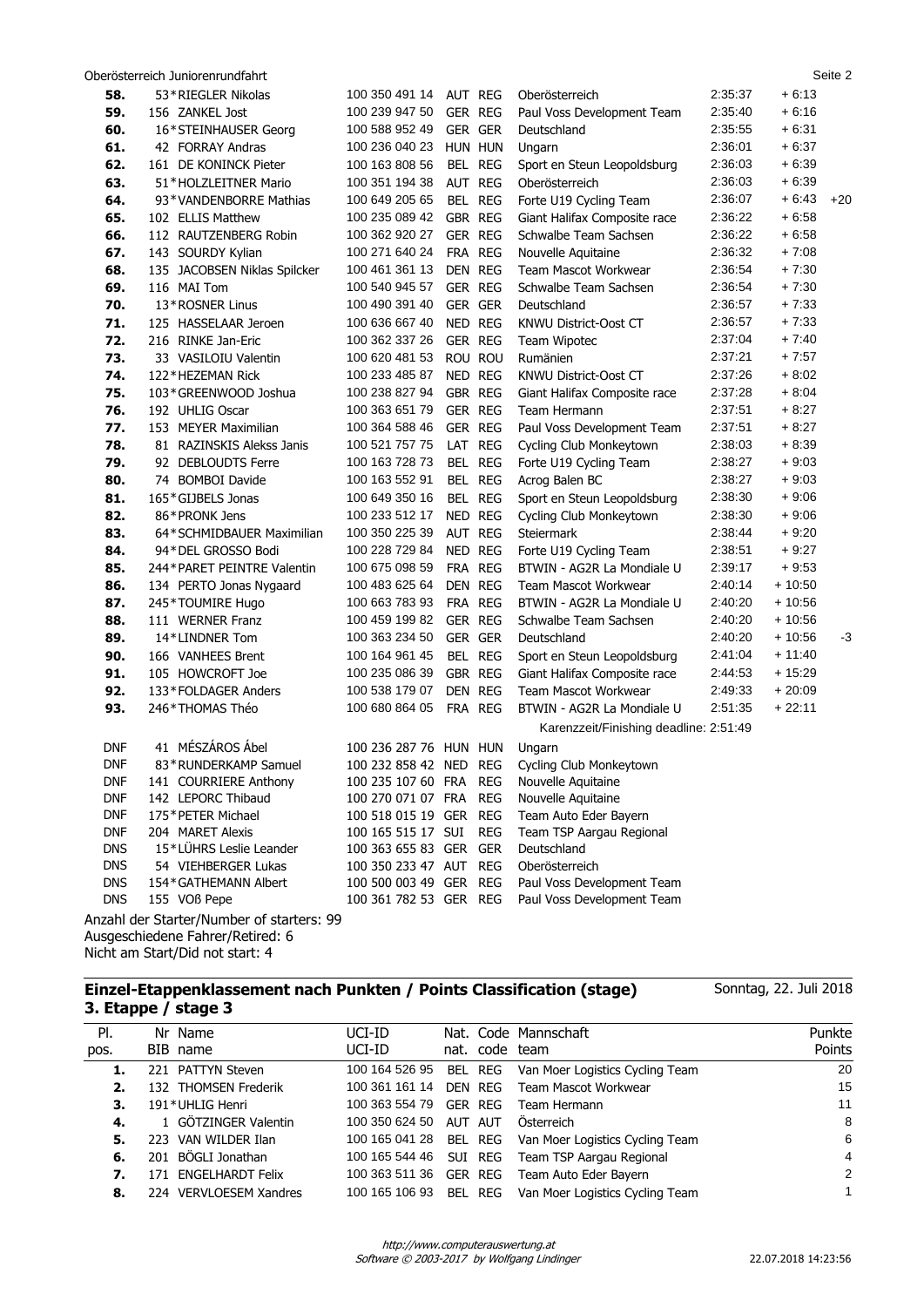#### **Sprintwertung / Sprint Classification 1. SP Bad Wimsbach Km 11,0**

| PI.  | Nr Name             | UCI-ID                             |                | Nat. Code Mannschaft                           | Punkte |
|------|---------------------|------------------------------------|----------------|------------------------------------------------|--------|
| pos. | BIB name            | UCI-ID                             | nat. code team |                                                | Points |
| ı.   | 11 MAYRHOFER Marius | 100 364 300 49 GER GER Deutschland |                |                                                | 4      |
|      | 14*LINDNER Tom      | 100 363 234 50 GER GER Deutschland |                |                                                | 2      |
|      | 82 VAN EKEREN Niels |                                    |                | 100 231 638 83 NED REG Cycling Club Monkeytown |        |

### **Sprintwertung / Sprint Classification 2. SP Bad Wimsbach Km 16,5**

| Nr Name             | UCI-ID |  | Punkte                                                                                                                                                       |
|---------------------|--------|--|--------------------------------------------------------------------------------------------------------------------------------------------------------------|
| BIB name            | UCI-ID |  | <b>Points</b>                                                                                                                                                |
| 11 MAYRHOFER Marius |        |  | 4                                                                                                                                                            |
| 191*UHLIG Henri     |        |  | $\mathcal{P}$                                                                                                                                                |
| 14*I INDNFR Tom     |        |  |                                                                                                                                                              |
|                     |        |  | Nat. Code Mannschaft<br>nat. code team<br>100 364 300 49 GER GER Deutschland<br>100 363 554 79 GER REG Team Hermann<br>100 363 234 50 GER GER<br>Deutschland |

## **Bergwertung / King of the Mountain 1. GPM Weinberg Km 27,4**

| PI.  | Nr Name                | UCI-ID |                | Nat. Code Mannschaft                                   | Punkte        |
|------|------------------------|--------|----------------|--------------------------------------------------------|---------------|
| pos. | BIB name               | UCI-ID | nat. code team |                                                        | Points        |
|      | 224 VERVLOESEM Xandres |        |                | 100 165 106 93 BEL REG Van Moer Logistics Cycling Team | 6             |
| 2.   | 171 ENGELHARDT Felix   |        |                | 100 363 511 36 GER REG Team Auto Eder Bayern           | 4             |
| 3.   | 126 VAN GESTEL Luuk    |        |                | 100 227 494 13 NED REG KNWU District-Oost CT           | 3             |
| 4.   | 223 VAN WILDER Ilan    |        |                | 100 165 041 28 BEL REG Van Moer Logistics Cycling Team | $\mathcal{P}$ |
| 5.   | 132 THOMSEN Frederik   |        |                | 100 361 161 14 DEN REG Team Mascot Workwear            |               |
|      |                        |        |                |                                                        |               |

#### **Bergwertung / King of the Mountain 2. GPM Wolfsegg Km 42,9**

Nat. Code Mannschaft nat. code team Pl. pos. Nr Name BIB name Punkte Points UCI-ID UCI-ID **1.** 184\*SLOMP Samuel 100 301 032 25 ITA REG Team Campana Impallaggi hio.bike 6 **2.** 94\*DEL GROSSO Bodi 100 228 729 84 NED REG Forte U19 Cycling Team 4 **3.** 224 VERVLOESEM Xandres 100 165 106 93 BEL REG Van Moer Logistics Cycling Team 3 **4.** 171 ENGELHARDT Felix 100 363 511 36 GER REG Team Auto Eder Bayern 2 **5.** 241 CHARRIN Alois 100 235 105 58 FRA REG BTWIN - AG2R La Mondiale U19 1

#### **Bergwertung / King of the Mountain 3. GPM Hornstraße Km 82,7**

| PI.  | Nr Name              | UCI-ID                 |                | Nat. Code Mannschaft                                   | Punkte |
|------|----------------------|------------------------|----------------|--------------------------------------------------------|--------|
| pos. | BIB name             | UCI-ID                 | nat. code team |                                                        | Points |
|      | 132 THOMSEN Frederik | 100 361 161 14         |                | DEN REG Team Mascot Workwear                           | 6      |
| 2.   | 221 PATTYN Steven    |                        |                | 100 164 526 95 BEL REG Van Moer Logistics Cycling Team | 4      |
| 3.   | 191*UHLIG Henri      | 100 363 554 79 GER REG |                | Team Hermann                                           | 3      |
| 4.   | 1 GÖTZINGER Valentin | 100 350 624 50 AUT AUT |                | Österreich                                             | 2      |
| 5.   | 173 RIETZLER Kilian  | 100 528 238 57 GER REG |                | Team Auto Eder Bayern                                  |        |

## **Aktivster Österreicher / most combative Austrian Aktivster Österreicher**

| PI.  | Nr<br>Name  |                           | JCI-ID         | Nat.    |      | Code Mannschaft | Punkte |
|------|-------------|---------------------------|----------------|---------|------|-----------------|--------|
| pos. | BIB<br>name |                           | JCI-ID         | nat.    | code | team            | Points |
| . .  |             | <b>GÖTZINGER Valentin</b> | 100 350 624 50 | AUT AUT |      | Osterreich      |        |

#### Code Mannschaft code team **Mannschafts-Etappenklassement nach Zeit / Teams' Classification (stage) on time 3. Etappe / stage 3** Pl. pos. Zeit time Sonntag, 22. Juli 2018 Platz position UCI-ID UCI-ID **1. REG Van Moer Logistics Cycling Team 7:30:20**

221 PATTYN Steven 100 164 526 95 1 2:29:24 1 2:29:24

Software © 2003-2017 by Wolfgang Lindinger http://www.computerauswertung.at

22.07.2018 14:23:57

Sonntag, 22. Juli 2018

Sonntag, 22. Juli 2018

Sonntag, 22. Juli 2018

Sonntag, 22. Juli 2018

Sonntag, 22. Juli 2018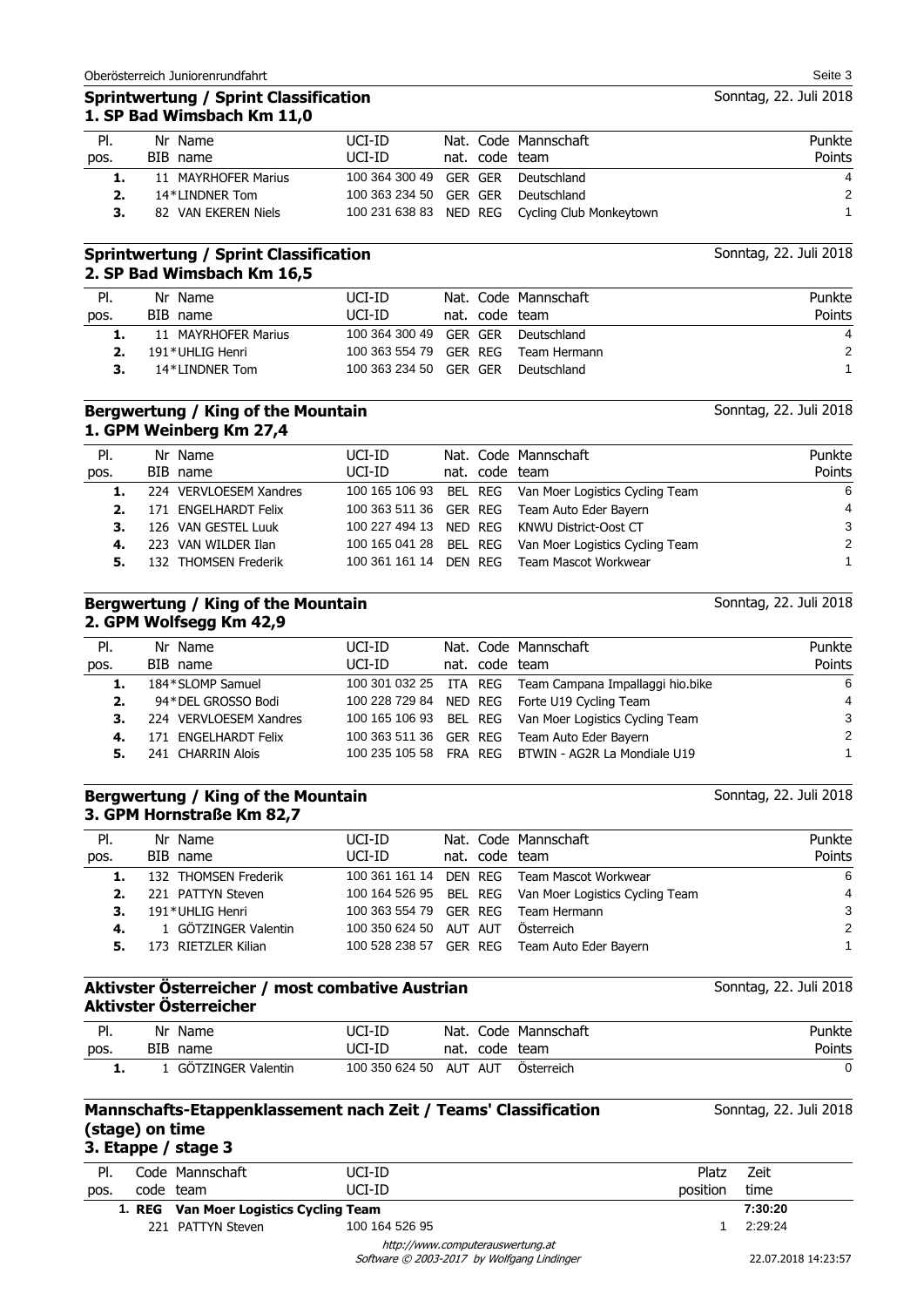|                | Oberösterreich Juniorenrundfahrt         |                |                |         | Seite 4  |
|----------------|------------------------------------------|----------------|----------------|---------|----------|
|                | 223 VAN WILDER Ilan                      | 100 165 041 28 | 5              | 2:30:15 |          |
|                | 224 VERVLOESEM Xandres                   | 100 165 106 93 | 8              | 2:30:41 |          |
|                | 2. REG Team Mascot Workwear              |                |                | 7:32:49 | $+2:29$  |
|                | 132 THOMSEN Frederik                     | 100 361 161 14 | $\overline{2}$ | 2:29:24 |          |
|                | 131 BECH SKOT-HANSEN Aksel               | 100 488 907 11 | 15             | 2:31:18 |          |
|                | 136 KOLZE CHANGIZI Sebastian             | 100 511 064 52 | 26             | 2:32:07 |          |
|                | 3. AUT Österreich                        |                |                | 7:34:39 | $+4:19$  |
|                | 1 GÖTZINGER Valentin                     | 100 350 624 50 | 4              | 2:30:12 |          |
|                | 5*KABAS Maximilian                       | 100 350 369 86 | 20             | 2:31:50 |          |
|                | 4 BLEYER Paul                            | 100 350 386 06 | 37             | 2:32:37 |          |
|                | 4. REG Team Auto Eder Bayern             |                |                | 7:35:15 | $+4:55$  |
|                | 171 ENGELHARDT Felix                     | 100 363 511 36 | $\overline{7}$ | 2:30:33 |          |
|                | 173 RIETZLER Kilian                      | 100 528 238 57 | 27             | 2:32:11 |          |
|                |                                          | 100 594 722 96 | 35             | 2:32:31 |          |
|                | 176*ZURAWSKI Sven                        |                |                |         |          |
|                | 5. REG Team Wipotec                      |                |                | 7:35:19 | $+4:59$  |
|                | 214 TARLTON Alexander                    | 100 238 226 75 | 9              | 2:30:43 |          |
|                | 211*BRESCHER Leon Eduard                 | 100 364 269 18 | 10             | 2:30:58 |          |
|                | 213*RILLING Lennart                      | 100 585 648 43 | 44             | 2:33:38 |          |
|                | 6. REG Acrog Balen BC                    |                |                | 7:37:08 | $+6:48$  |
|                | 71 VAN DE PAAR Jarne                     | 100 164 885 66 | 21             | 2:31:53 |          |
|                | 75*BERVOETS Michael                      | 100 649 285 48 | 30             | 2:32:18 |          |
|                | 72 BAELE Ben                             | 100 163 464 03 | 39             | 2:32:57 |          |
|                | 7. REG Team TSP Aargau Regional          |                |                | 7:37:25 | $+7:05$  |
|                | 201 BÖGLI Jonathan                       | 100 165 544 46 | 6              | 2:30:30 |          |
|                | 206 SCHMID Gian Andri                    | 100 165 963 77 | 33             | 2:32:21 |          |
|                | 205*BIELER Dominik                       | 100 347 990 35 | 52             | 2:34:34 |          |
|                | 8. REG Team Campana Impallaggi hio.bik   |                |                | 7:37:50 | $+7:30$  |
|                | 186*ZANEI Alessio                        | 100 300 640 21 | 28             | 2:32:13 |          |
|                | 181*COSER Davide                         | 100 303 777 54 | 31             | 2:32:18 |          |
|                | 184*SLOMP Samuel                         | 100 301 032 25 | 41             | 2:33:19 |          |
|                | 9. REG KNWU District-Oost CT             |                |                | 7:39:18 | $+8:58$  |
|                | 126 VAN GESTEL Luuk                      | 100 227 494 13 | 14             | 2:31:18 |          |
|                | 124 GADEMAN Sam                          | 100 231 601 46 | 36             | 2:32:31 |          |
|                | 123*BERKELDER Sammy                      | 100 233 882 96 | 56             | 2:35:29 |          |
|                | 10. REG Paul Voss Development Team       |                |                | 7:40:00 | $+9:40$  |
|                | 151 BOCKELMANN Luca                      | 100 458 934 11 | 24             | 2:31:59 |          |
|                | 152 JUNG Lennart                         | 100 235 053 06 | 32             | 2:32:21 |          |
|                | 156 ZANKEL Jost                          | 100 239 947 50 | 59             | 2:35:40 |          |
| <b>11. REG</b> | <b>BTWIN - AG2R La Mondiale U19</b>      |                |                | 7:40:03 | $+9:43$  |
|                | 241 CHARRIN Alois                        | 100 235 105 58 | 11             | 2:31:11 |          |
|                | 242*COQUERET Louis                       | 100 681 726 91 | 43             | 2:33:38 |          |
|                | 243 LAPEIRA Paul                         | 100 257 361 04 | 55             | 2:35:14 |          |
|                | 12. REG Giant Halifax Composite race Tea |                |                | 7:41:20 | $+11:00$ |
|                | 104*HAINES Alex                          | 100 238 869 39 | 29             | 2:32:16 |          |
|                |                                          |                |                |         |          |
|                | 106*WESTLEY Dylan                        | 100 239 170 49 | 38             | 2:32:42 |          |
|                | 102 ELLIS Matthew                        | 100 235 089 42 | 65             | 2:36:22 |          |
|                | 13. REG Schwalbe Team Sachsen            |                |                | 7:41:29 | $+11:09$ |
|                | 113*KEUP Pierre-Pascal                   | 100 362 819 23 | 22             | 2:31:56 |          |
|                | 114*LUTTER Eric                          | 100 363 316 35 | 40             | 2:33:11 |          |
|                | 112 RAUTZENBERG Robin                    | 100 362 920 27 | 66             | 2:36:22 |          |
|                | 14. REG Steiermark                       |                |                | 7:42:09 | $+11:49$ |
|                | 61 MESSNER Martin                        | 100 350 849 81 | 16             | 2:31:26 |          |
|                | 66 HOLLAND Michael                       | 100 488 971 75 | 25             | 2:31:59 |          |
|                | 64*SCHMIDBAUER Maximilian                | 100 350 225 39 | 83             | 2:38:44 |          |
|                | 15. GER Deutschland                      |                |                | 7:42:16 | $+11:56$ |
|                | 11 MAYRHOFER Marius                      | 100 364 300 49 | 19             | 2:31:43 |          |
|                | 12*BALLERSTEDT Maurice                   | 100 361 755 26 | 53             | 2:34:38 |          |
|                | 16*STEINHAUSER Georg                     | 100 588 952 49 | 60             | 2:35:55 |          |
|                | 16. REG Cycling Club Monkeytown          |                |                | 7:44:32 | $+14:12$ |
|                | 82 VAN EKEREN Niels                      | 100 231 638 83 | 18             | 2:31:43 |          |
|                | 84 RUIJTER Stijn                         | 100 233 320 19 | 54             | 2:34:46 |          |
|                | 81 RAZINSKIS Alekss Janis                | 100 521 757 75 | 78             | 2:38:03 |          |
|                | 17. REG Forte U19 Cycling Team           |                |                | 7:47:03 | $+16:43$ |
|                | 91 VAN DEN BROECK Arno                   | 100 164 861 42 | 34             | 2:32:29 |          |
|                | 93*VANDENBORRE Mathias                   | 100 649 205 65 | 64             | 2:36:07 |          |
|                |                                          |                |                |         |          |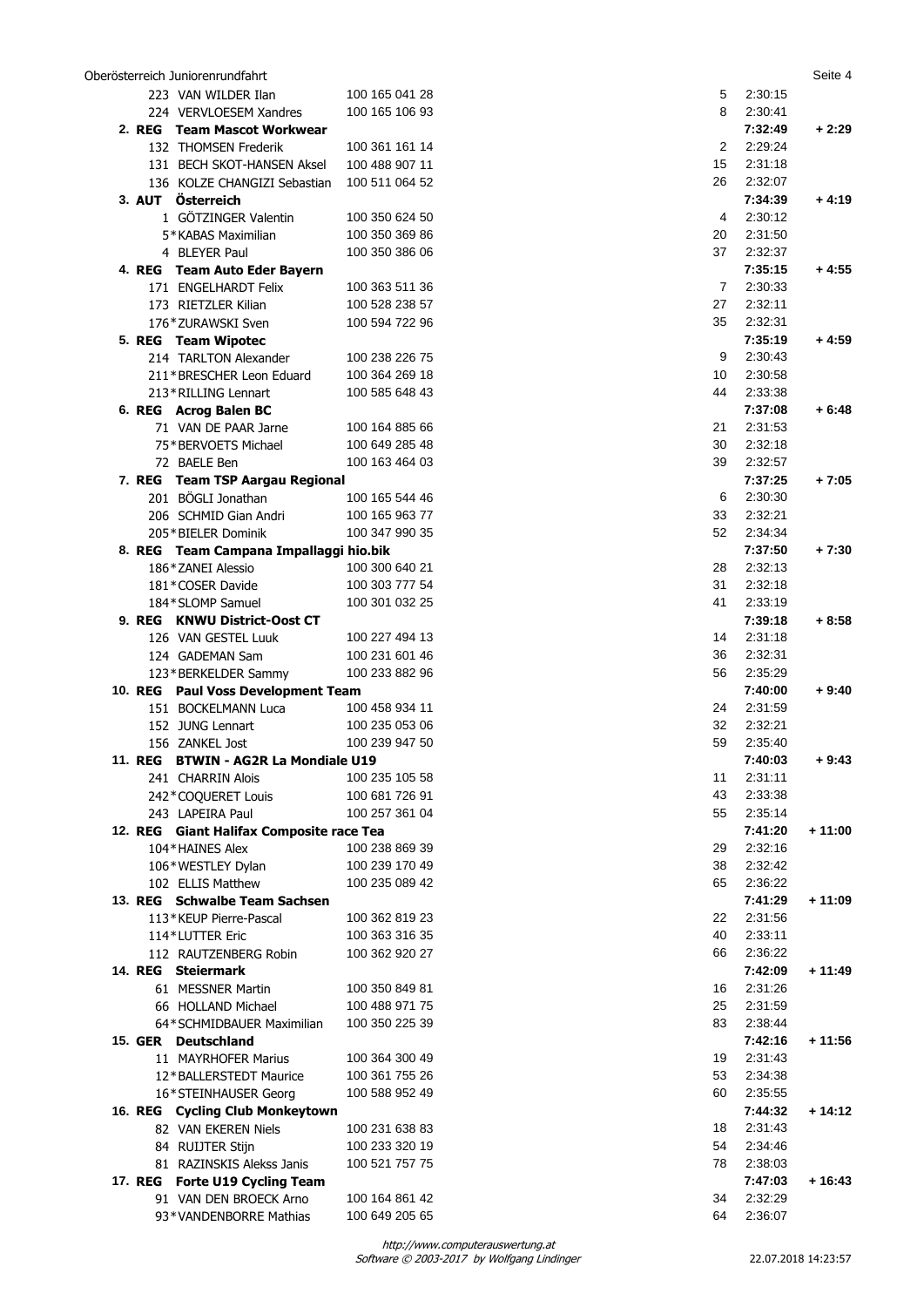| Oberösterreich Juniorenrundfahrt    |                |    |                        | Seite 5  |
|-------------------------------------|----------------|----|------------------------|----------|
| 92 DEBLOUDTS Ferre                  | 100 163 728 73 | 79 | 2:38:27                |          |
| 18. REG Sport en Steun Leopoldsburg |                |    | 7:48:37                | $+18:17$ |
| 163 VANHEEL Elias                   | 100 164 960 44 | 49 | 2:34:04                |          |
| 161 DE KONINCK Pieter               | 100 163 808 56 | 62 | 2:36:03                |          |
| 165*GLIBELS Jonas                   | 100 649 350 16 | 81 | 2:38:30                |          |
| <b>Communiqué No 3</b>              |                |    | Sonntag, 22. Juli 2018 |          |

## **Communiqué No 3 3. Etappe / stage 3**

#### **penalties Strafen**

## **Pt.: 12.1.040 / 19.2.2**

|                                                        | Sheltering behind or falling into the slip stream of a vehicle for some time |                                            |                        |  |  |  |  |  |  |  |
|--------------------------------------------------------|------------------------------------------------------------------------------|--------------------------------------------|------------------------|--|--|--|--|--|--|--|
| Längeres Windschattenfahren hinter einem Kraftfahrzeug |                                                                              |                                            |                        |  |  |  |  |  |  |  |
|                                                        | #93 BEL20010103                                                              | VANDENBORRE Mathias Forte U19 Cycling Team |                        |  |  |  |  |  |  |  |
|                                                        | SFR 50,-- + 20"                                                              |                                            |                        |  |  |  |  |  |  |  |
|                                                        | D.S.: BEL19621209                                                            | <b>VERSCHUEREN Patrick</b>                 | Forte U19 Cycling Team |  |  |  |  |  |  |  |
|                                                        | <b>SFR 100.--</b>                                                            |                                            |                        |  |  |  |  |  |  |  |

The jury and the organization say thank you to the riders and sport-directors for their fair play, wish a well journey home and would be pleased to see you again next year. Die Rennleitung und die Organisationsleitung bedanken sich bei den Teilnehmern für das sportlich faire Verhalten, wünschen eine gute Heimreise und freuen sich auf ein Wiedersehn im nächsten Jahr.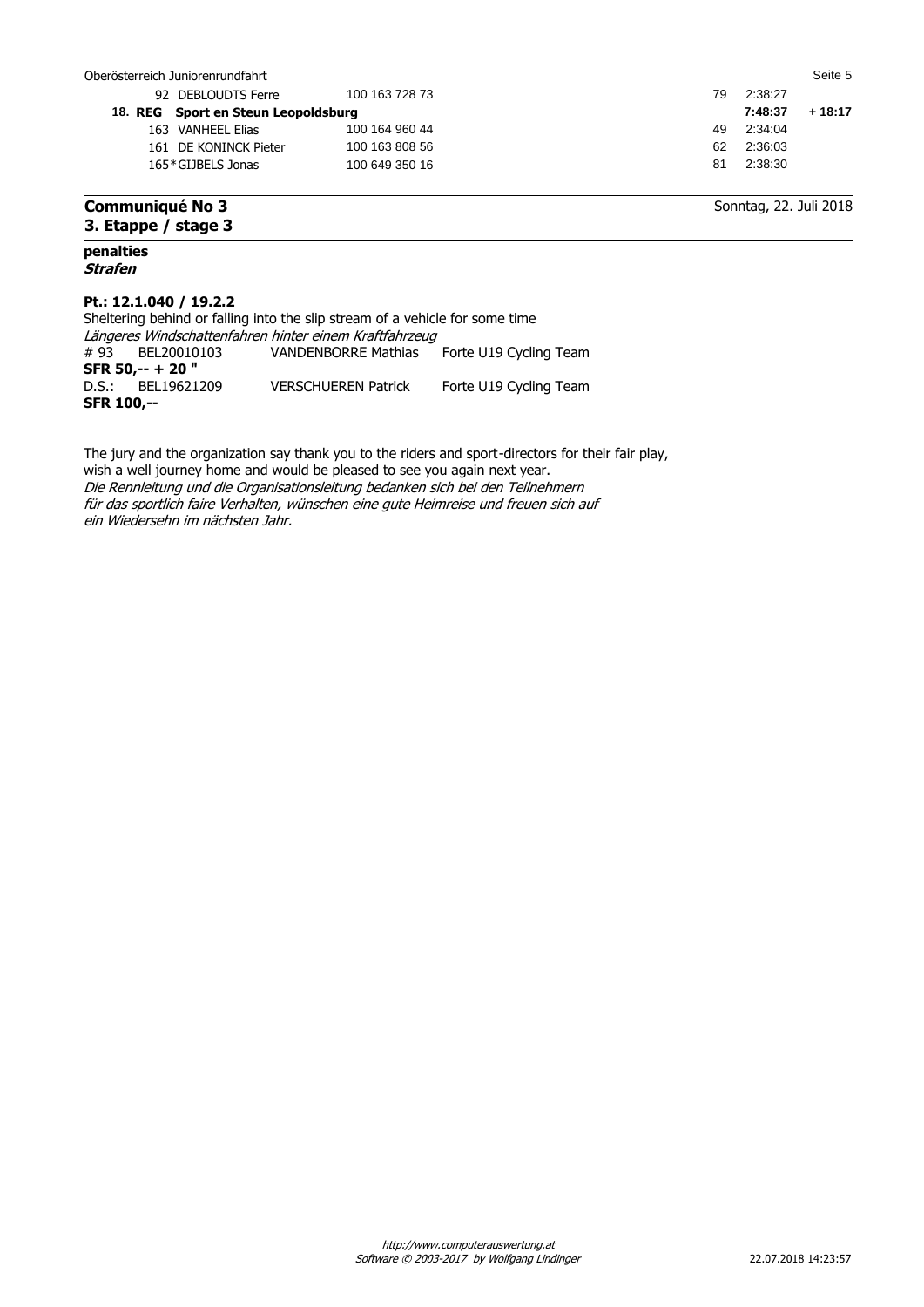## **Einzel-Gesamtklassement nach Zeit / General Individual Classification on time**

Sonntag, 22. Juli 2018 Länge/distance 301,1 km Schnitt/average 41,2 km/h

| PI.        | Nr Name                                | UCI-ID                           |         |                | Nat. Code Mannschaft                                   | Zeit               |                    |
|------------|----------------------------------------|----------------------------------|---------|----------------|--------------------------------------------------------|--------------------|--------------------|
| pos.       | BIB name                               | UCI-ID                           |         |                | nat. code team                                         | time               |                    |
| 1.         | 132 THOMSEN Frederik                   | 100 361 161 14                   |         | DEN REG        | <b>Team Mascot Workwear</b>                            | 7:18:58            |                    |
| 2.         | 223 VAN WILDER Ilan                    | 100 165 041 28                   |         | BEL REG        | Van Moer Logistics Cycling Team                        | 7:19:48            | $+0.50$            |
| 3.         | 171 ENGELHARDT Felix                   | 100 363 511 36                   |         | GER REG        | Team Auto Eder Bayern                                  | 7:20:11            | $+1:13$            |
| 4.         | 224 VERVLOESEM Xandres                 | 100 165 106 93                   |         | BEL REG        | Van Moer Logistics Cycling Team                        | 7:20:21            | $+1:23$            |
| 5.         | 211*BRESCHER Leon Eduard               | 100 364 269 18                   |         | GER REG        | Team Wipotec                                           | 7:20:31            | $+1:33$            |
| 6.         | 221 PATTYN Steven                      | 100 164 526 95                   |         | BEL REG        | Van Moer Logistics Cycling Team                        | 7:20:48            | $+1:50$            |
| 7.         | 131 BECH SKOT-HANSEN Aksel             | 100 488 907 11                   |         | DEN REG        | Team Mascot Workwear                                   | 7:20:58            | $+2:00$            |
| 8.         | 11 MAYRHOFER Marius                    | 100 364 300 49                   |         | <b>GER GER</b> | Deutschland                                            | 7:21:00            | $+2:02$            |
| 9.         | 214 TARLTON Alexander                  | 100 238 226 75                   |         | GER REG        | <b>Team Wipotec</b>                                    | 7:22:17            | $+3:19$            |
| 10.        | 241 CHARRIN Alois                      | 100 235 105 58                   |         | FRA REG        | BTWIN - AG2R La Mondiale U19                           | 7:22:45            | $+3.47$            |
| 11.        | 231 KROONEN Max                        | 100 228 525 74                   |         | NED REG        | Willebrord Wil Vooruit                                 | 7:22:51            | $+3:53$            |
| 12.        | 222 SLOCK Liam                         | 100 164 712 87                   |         | BEL REG        | Van Moer Logistics Cycling Team                        | 7:22:58            | $+4:00$            |
| 13.        | 191*UHLIG Henri                        | 100 363 554 79                   |         | GER REG        | Team Hermann                                           | 7:23:24            | $+4.26$            |
| 14.        | 1 GÖTZINGER Valentin                   | 100 350 624 50                   |         | AUT AUT        | Österreich                                             | 7:23:27            | $+4:29$            |
| 15.        | 226 VAN SCHOOR Matthew                 | 100 165 022 09                   |         | BEL REG        | Van Moer Logistics Cycling Team                        | 7:23:36            | $+4:38$            |
| 16.        | 152 JUNG Lennart                       | 100 235 053 06                   |         | GER REG        | Paul Voss Development Team                             | 7:23:55            | $+4.57$            |
| 17.        | 201 BÖGLI Jonathan                     | 100 165 544 46                   |         | SUI REG        | Team TSP Aargau Regional                               | 7:23:57            | $+4.59$            |
| 18.        | 91 VAN DEN BROECK Arno                 | 100 164 861 42                   |         | BEL REG        | Forte U19 Cycling Team                                 | 7:24:03            | $+5:05$            |
| 19.        | 126 VAN GESTEL Luuk                    | 100 227 494 13                   |         | NED REG        | <b>KNWU District-Oost CT</b>                           | 7:24:45            | $+5.47$            |
| 20.        | 235*ZWAAN Wouter                       | 100 234 030 50                   |         | NED REG        | Willebrord Wil Vooruit                                 | 7:24:59            | $+6:01$            |
| 21.        | 71 VAN DE PAAR Jarne                   | 100 164 885 66                   |         | BEL REG        | Acrog Balen BC                                         | 7:25:04            | $+6:06$            |
| 22.        | 82 VAN EKEREN Niels                    | 100 231 638 83                   |         | NED REG        | Cycling Club Monkeytown                                | 7:25:09            | $+6:11$            |
| 23.        | 5*KABAS Maximilian                     | 100 350 369 86                   |         | AUT AUT        | <b>Osterreich</b>                                      | 7:25:17            | $+6:19$            |
| 24.        | 113*KEUP Pierre-Pascal                 | 100 362 819 23                   |         | GER REG        | Schwalbe Team Sachsen                                  | 7:25:17            | $+6:19$            |
| 25.        | 151 BOCKELMANN Luca                    | 100 458 934 11                   |         | GER REG        | Paul Voss Development Team                             | 7:25:24            | $+6:26$            |
| 26.        | 136 KOLZE CHANGIZI Sebastian           | 100 511 064 52                   | DEN REG |                | Team Mascot Workwear                                   | 7:25:28            | $+6:30$            |
| 27.        | 104*HAINES Alex                        | 100 238 869 39                   | GBR REG |                | Giant Halifax Composite race Team                      | 7:25:37            | $+6.39$            |
| 28.        | 173 RIETZLER Kilian                    | 100 528 238 57                   |         | GER REG        | Team Auto Eder Bayern                                  | 7:25:38            | $+6:40$            |
| 29.        | 75*BERVOETS Michael                    | 100 649 285 48                   |         | BEL REG        | Acrog Balen BC                                         | 7:25:39            | $+6:41$            |
| 30.        | 124 GADEMAN Sam                        | 100 231 601 46                   |         | NED REG        | KNWU District-Oost CT                                  | 7:25:50            | $+6.52$            |
| 31.        | 181*COSER Davide                       | 100 303 777 54                   |         | ITA REG        | Team Campana Impallaggi hio.bike                       | 7:25:52            | $+6:54$            |
| 32.        | 206 SCHMID Gian Andri                  | 100 165 963 77                   |         | SUI REG        | Team TSP Aargau Regional                               | 7:25:55            | $+6.57$            |
| 33.        | 176*ZURAWSKI Sven                      | 100 594 722 96                   |         | GER REG        | Team Auto Eder Bayern                                  | 7:25:58            | $+7:00$            |
| 34.        | 106*WESTLEY Dylan                      | 100 239 170 49<br>100 163 464 03 | GBR REG |                | Giant Halifax Composite race Team                      | 7:26:09            | $+7:11$            |
| 35.        | 72 BAELE Ben                           |                                  |         | BEL REG        | Acrog Balen BC                                         | 7:26:18            | $+7:20$<br>$+7:40$ |
| 36.<br>37. | 114*LUTTER Eric                        | 100 363 316 35<br>100 163 659 04 | GER REG | BEL REG        | Schwalbe Team Sachsen                                  | 7:26:38<br>7:27:00 | $+8:02$            |
| 38.        | 225 COLLIE Lars<br>213*RILLING Lennart | 100 585 648 43                   |         | GER REG        | Van Moer Logistics Cycling Team<br><b>Team Wipotec</b> | 7:27:05            | $+8.07$            |
| 39.        | 242*COQUERET Louis                     | 100 681 726 91                   |         | FRA REG        | BTWIN - AG2R La Mondiale U19                           | 7:27:12            | $+8:14$            |
| 40.        | 73 BROUWERS Arno                       | 100 163 598 40                   |         | BEL REG        | Acrog Balen BC                                         | 7:27:15            | $+8:17$            |
| 41.        | 32 JITARU Ciprian                      | 100 617 099 66                   |         | ROU ROU        | Rumänien                                               | 7:27:25            | $+8:27$            |
| 42.        | 76*DHAEYE Enrico                       | 100 649 269 32                   |         | BEL REG        | Acrog Balen BC                                         | 7:27:51            | $+8.53$            |
| 43.        | 184*SLOMP Samuel                       | 100 301 032 25                   |         | ITA REG        | Team Campana Impallaggi hio.bike                       | 7:27:51            | $+8:53$            |
| 44.        | 205*BIELER Dominik                     | 100 347 990 35                   |         | SUI REG        | Team TSP Aargau Regional                               | 7:28:00            | $+9:02$            |
| 45.        | 185 TRENTIN Raffaele                   | 100 292 281 04                   |         | ITA REG        | Team Campana Impallaggi hio.bike                       | 7:28:04            | $+9:06$            |
| 46.        | 12*BALLERSTEDT Maurice                 | 100 361 755 26                   |         | GER GER        | Deutschland                                            | 7:28:05            | $+9:07$            |
| 47.        | 84 RUIJTER Stijn                       | 100 233 320 19                   |         | NED REG        | Cycling Club Monkeytown                                | 7:28:20            | $+9.22$            |
| 48.        | 243 LAPEIRA Paul                       | 100 257 361 04                   |         | FRA REG        | BTWIN - AG2R La Mondiale U19                           | 7:28:35            | $+9:37$            |
| 49.        | 186*ZANEI Alessio                      | 100 300 640 21                   |         | ITA REG        | Team Campana Impallaggi hio.bike                       | 7:28:43            | $+9.45$            |
| 50.        | 163 VANHEEL Elias                      | 100 164 960 44                   |         | BEL REG        | Sport en Steun Leopoldsburg                            | 7:28:58            | + 10:00            |
| 51.        | 6 REITER Jakob                         | 100 489 037 44                   | AUT AUT |                | Österreich                                             | 7:29:09            | $+10:11$           |
| 52.        | 156 ZANKEL Jost                        | 100 239 947 50                   |         | GER REG        | Paul Voss Development Team                             | 7:29:14            | $+10:16$           |
| 53.        | 123*BERKELDER Sammy                    | 100 233 882 96                   |         | NED REG        | KNWU District-Oost CT                                  | 7:29:17            | $+10:19$           |
| 54.        | 16*STEINHAUSER Georg                   | 100 588 952 49                   |         | GER GER        | Deutschland                                            | 7:29:22            | $+10:24$           |
| 55.        | 161 DE KONINCK Pieter                  | 100 163 808 56                   |         | BEL REG        | Sport en Steun Leopoldsburg                            | 7:29:30            | $+10:32$           |
| 56.        | 42 FORRAY Andras                       | 100 236 040 23                   |         | HUN HUN        | Ungarn                                                 | 7:29:35            | $+10:37$           |
| 57.        | 51*HOLZLEITNER Mario                   | 100 351 194 38                   |         | AUT REG        | Oberösterreich                                         | 7:29:37            | $+10:39$           |
| 58.        | 102 ELLIS Matthew                      | 100 235 089 42                   | GBR REG |                | Giant Halifax Composite race Team                      | 7:29:46            | $+10:48$           |
| 59.        | 112 RAUTZENBERG Robin                  | 100 362 920 27                   |         | GER REG        | Schwalbe Team Sachsen                                  | 7:29:49            | + 10:51            |

Software © 2003-2017 by Wolfgang Lindinger http://www.computerauswertung.at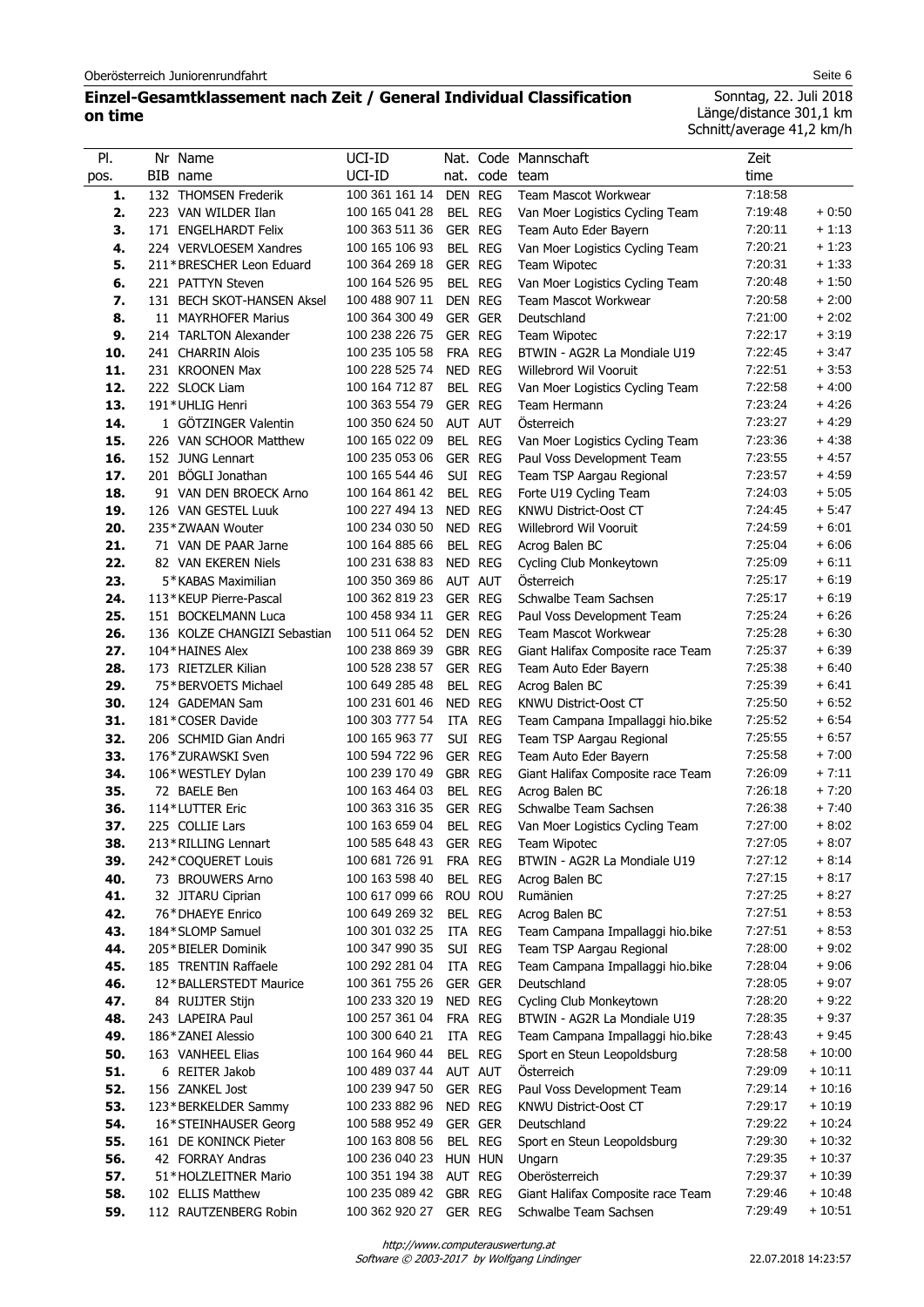Oberösterreich Juniorenrundfahrt Seite 7

| 60. | 53*RIEGLER Nikolas           | 100 350 491 14 | AUT REG        | Oberösterreich                    | 7:29:59 | $+11:01$ |
|-----|------------------------------|----------------|----------------|-----------------------------------|---------|----------|
| 61. | 93*VANDENBORRE Mathias       | 100 649 205 65 | BEL REG        | Forte U19 Cycling Team            | 7:30:01 | $+11:03$ |
| 62. | 143 SOURDY Kylian            | 100 271 640 24 | FRA REG        | Nouvelle Aquitaine                | 7:30:06 | $+11:08$ |
| 63. | 135 JACOBSEN Niklas Spilcker | 100 461 361 13 | DEN REG        | <b>Team Mascot Workwear</b>       | 7:30:21 | $+11:23$ |
| 64. | 13*ROSNER Linus              | 100 490 391 40 | <b>GER GER</b> | Deutschland                       | 7:30:22 | $+11:24$ |
| 65. | 183*SANDRI Edoardo           | 100 292 066 80 | ITA REG        | Team Campana Impallaggi hio.bike  | 7:30:28 | $+11:30$ |
| 66. | 125 HASSELAAR Jeroen         | 100 636 667 40 | NED REG        | <b>KNWU District-Oost CT</b>      | 7:30:31 | $+11:33$ |
| 67. | 216 RINKE Jan-Eric           | 100 362 337 26 | <b>GER REG</b> | Team Wipotec                      | 7:30:38 | $+11:40$ |
| 68. | 103*GREENWOOD Joshua         | 100 238 827 94 | <b>GBR REG</b> | Giant Halifax Composite race Team | 7:30:55 | $+11:57$ |
| 69. | 244*PARET PEINTRE Valentin   | 100 675 098 59 | FRA REG        | BTWIN - AG2R La Mondiale U19      | 7:30:57 | $+11:59$ |
| 70. | 122*HEZEMAN Rick             | 100 233 485 87 | NED REG        | KNWU District-Oost CT             | 7:31:00 | $+12:02$ |
| 71. | 66 HOLLAND Michael           | 100 488 971 75 | AUT REG        | <b>Steiermark</b>                 | 7:31:09 | $+12:11$ |
| 72. | 153 MEYER Maximilian         | 100 364 588 46 | GER REG        | Paul Voss Development Team        | 7:31:25 | $+12:27$ |
| 73. | 192 UHLIG Oscar              | 100 363 651 79 | <b>GER REG</b> | Team Hermann                      | 7:31:25 | $+12:27$ |
| 74. | 81 RAZINSKIS Alekss Janis    | 100 521 757 75 | LAT REG        | Cycling Club Monkeytown           | 7:31:30 | $+12:32$ |
| 75. | 74 BOMBOI Davide             | 100 163 552 91 | BEL REG        | Acrog Balen BC                    | 7:31:48 | $+12:50$ |
| 76. | 245*TOUMIRE Hugo             | 100 663 783 93 | FRA REG        | BTWIN - AG2R La Mondiale U19      | 7:32:00 | $+13:02$ |
| 77. | 64*SCHMIDBAUER Maximilian    | 100 350 225 39 | <b>AUT REG</b> | <b>Steiermark</b>                 | 7:32:18 | $+13:20$ |
| 78. | 94*DEL GROSSO Bodi           | 100 228 729 84 | NED REG        | Forte U19 Cycling Team            | 7:32:18 | $+13:20$ |
| 79. | 165*GIJBELS Jonas            | 100 649 350 16 | BEL REG        | Sport en Steun Leopoldsburg       | 7:32:32 | $+13:34$ |
| 80. | 3 GRATZER Alexander          | 100 350 558 81 | AUT AUT        | Österreich                        | 7:32:54 | $+13:56$ |
| 81. | 111 WERNER Franz             | 100 459 199 82 | GER REG        | Schwalbe Team Sachsen             | 7:33:41 | $+14:43$ |
| 82. | 134 PERTO Jonas Nygaard      | 100 483 625 64 | <b>DEN REG</b> | <b>Team Mascot Workwear</b>       | 7:33:41 | $+14:43$ |
| 83. | 166 VANHEES Brent            | 100 164 961 45 | BEL REG        | Sport en Steun Leopoldsburg       | 7:34:38 | $+15:40$ |
| 84. | 14*LINDNER Tom               | 100 363 234 50 | GER GER        | Deutschland                       | 7:34:50 | $+15.52$ |
| 85. | 92 DEBLOUDTS Ferre           | 100 163 728 73 | BEL REG        | Forte U19 Cycling Team            | 7.36.01 | $+17:03$ |
| 86. | 86*PRONK Jens                | 100 233 512 17 | NED REG        | Cycling Club Monkeytown           | 7:37:42 | $+18:44$ |
| 87. | 61 MESSNER Martin            | 100 350 849 81 | <b>AUT REG</b> | <b>Steiermark</b>                 | 7:38:19 | $+19:21$ |
| 88. | 105 HOWCROFT Joe             | 100 235 086 39 | <b>GBR REG</b> | Giant Halifax Composite race Team | 7.38.51 | $+19:53$ |
| 89. | 116 MAI Tom                  | 100 540 945 57 | <b>GER REG</b> | Schwalbe Team Sachsen             | 7:40:14 | $+21:16$ |
| 90. | 133*FOLDAGER Anders          | 100 538 179 07 | DEN REG        | <b>Team Mascot Workwear</b>       | 7:43:07 | $+24:09$ |
| 91. | 33 VASILOIU Valentin         | 100 620 481 53 | ROU ROU        | Rumänien                          | 7:44:14 | $+25:16$ |
| 92. | 246*THOMAS Théo              | 100 680 864 05 | FRA REG        | BTWIN - AG2R La Mondiale U19      | 7:44:56 | $+25:58$ |
| 93. | 4 BLEYER Paul                | 100 350 386 06 | AUT AUT        | Österreich                        | 7:46:46 | $+27:48$ |
|     |                              |                |                |                                   |         |          |

## **Einzel-Gesamtklassement nach Punkten / Points General Classification 3. Etappe / stage 3**

| PI.  |     | Nr Name                    | UCI-ID         | Nat.           |            | Code Mannschaft                   | Punkte                  |
|------|-----|----------------------------|----------------|----------------|------------|-----------------------------------|-------------------------|
| pos. |     | BIB name                   | UCI-ID         |                | nat. code  | team                              | Points                  |
|      |     |                            | 100 364 300 49 |                |            | Deutschland                       | 37                      |
| 1.   | 11  | <b>MAYRHOFER Marius</b>    |                | <b>GER GER</b> |            |                                   |                         |
| 2.   |     | 223 VAN WILDER Ilan        | 100 165 041 28 | BEL            | <b>REG</b> | Van Moer Logistics Cycling Team   | 30                      |
| 3.   |     | 221 PATTYN Steven          | 100 164 526 95 | BEL            | <b>REG</b> | Van Moer Logistics Cycling Team   | 28                      |
| 4.   |     | 71 VAN DE PAAR Jarne       | 100 164 885 66 |                | BEL REG    | Acrog Balen BC                    | 20                      |
| 5.   |     | 1 GÖTZINGER Valentin       | 100 350 624 50 | AUT AUT        |            | Österreich                        | 16                      |
| 6.   |     | 132 THOMSEN Frederik       | 100 361 161 14 | <b>DEN REG</b> |            | <b>Team Mascot Workwear</b>       | 16                      |
| 7.   |     | 211*BRESCHER Leon Eduard   | 100 364 269 18 | <b>GER REG</b> |            | Team Wipotec                      | 14                      |
| 8.   |     | 191*UHLIG Henri            | 100 363 554 79 | <b>GER REG</b> |            | Team Hermann                      | 13                      |
| 9.   |     | 131 BECH SKOT-HANSEN Aksel | 100 488 907 11 | <b>DEN REG</b> |            | <b>Team Mascot Workwear</b>       | 10                      |
| 10.  |     | 224 VERVLOESEM Xandres     | 100 165 106 93 |                | BEL REG    | Van Moer Logistics Cycling Team   | 7                       |
| 11.  | 171 | <b>ENGELHARDT Felix</b>    | 100 363 511 36 | <b>GER REG</b> |            | Team Auto Eder Bayern             | 6                       |
| 12.  |     | 231 KROONEN Max            | 100 228 525 74 | NED REG        |            | Willebrord Wil Vooruit            | 5                       |
| 13.  |     | 102 ELLIS Matthew          | 100 235 089 42 | <b>GBR REG</b> |            | Giant Halifax Composite race Team | 4                       |
| 14.  |     | 201 BÖGLI Jonathan         | 100 165 544 46 |                | SUI REG    | Team TSP Aargau Regional          | 4                       |
| 15.  |     | 14*LINDNER Tom             | 100 363 234 50 | <b>GER GER</b> |            | Deutschland                       | 3                       |
| 16.  |     | 151 BOCKELMANN Luca        | 100 458 934 11 | <b>GER REG</b> |            | Paul Voss Development Team        | $\overline{2}$          |
| 17.  |     | 124 GADEMAN Sam            | 100 231 601 46 | NED            | REG        | <b>KNWU District-Oost CT</b>      | 2                       |
| 18.  |     | 72 BAELE Ben               | 100 163 464 03 | BEL            | <b>REG</b> | Acrog Balen BC                    | $\overline{\mathbf{c}}$ |
| 19.  |     | 13*ROSNER Linus            | 100 490 391 40 | <b>GER GER</b> |            | Deutschland                       | $\overline{2}$          |
| 20.  |     | 66 HOLLAND Michael         | 100 488 971 75 |                | AUT REG    | <b>Steiermark</b>                 | 2                       |
| 21.  |     | 241 CHARRIN Alois          | 100 235 105 58 | FRA REG        |            | BTWIN - AG2R La Mondiale U19      |                         |
| 22.  |     | 82 VAN EKEREN Niels        | 100 231 638 83 | <b>NED</b>     | <b>REG</b> | Cycling Club Monkeytown           |                         |
| 23.  |     | 184*SLOMP Samuel           | 100 301 032 25 | ITA            | <b>REG</b> | Team Campana Impallaggi hio.bike  |                         |
|      |     | 205*BIELER Dominik         | 100 347 990 35 |                | <b>REG</b> |                                   |                         |
| 24.  |     |                            |                | SUI            |            | Team TSP Aargau Regional          |                         |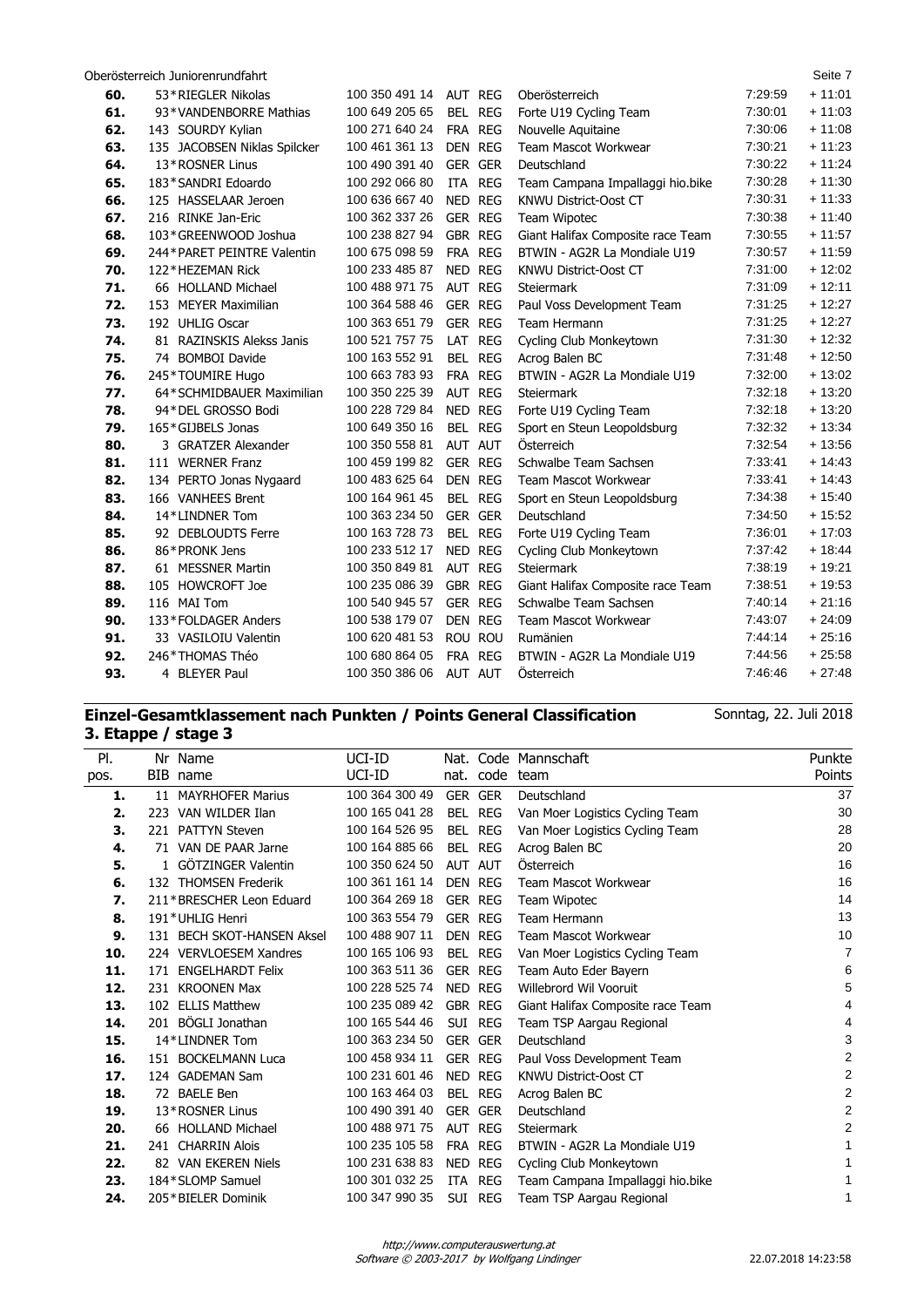## **Berg-Gesamtklassement nach Punkten / Mountain General Classification 3. Etappe / stage 3**

| PI.  | Nr Name                  | UCI-ID         |                | Nat. Code Mannschaft             | Punkte |
|------|--------------------------|----------------|----------------|----------------------------------|--------|
| pos. | BIB name                 | UCI-ID         | nat. code team |                                  | Points |
| 1.   | 224 VERVLOESEM Xandres   | 100 165 106 93 | REG<br>BEL.    | Van Moer Logistics Cycling Team  | 32     |
| 2.   | 171 ENGELHARDT Felix     | 100 363 511 36 | GER REG        | Team Auto Eder Bayern            | 31     |
| З.   | 132 THOMSEN Frederik     | 100 361 161 14 | DEN REG        | Team Mascot Workwear             | 12     |
| 4.   | 94*DEL GROSSO Bodi       | 100 228 729 84 | NED REG        | Forte U19 Cycling Team           | 10     |
| 5.   | 126 VAN GESTEL Luuk      | 100 227 494 13 | NED REG        | KNWU District-Oost CT            | 9      |
| 6.   | 184*SLOMP Samuel         | 100 301 032 25 | ITA REG        | Team Campana Impallaggi hio.bike | 6      |
| 7.   | 211*BRESCHER Leon Eduard | 100 364 269 18 | <b>GER REG</b> | Team Wipotec                     | 6      |
| 8.   | 221 PATTYN Steven        | 100 164 526 95 | BEL REG        | Van Moer Logistics Cycling Team  | 4      |
| 9.   | 223 VAN WILDER Ilan      | 100 165 041 28 | BEL REG        | Van Moer Logistics Cycling Team  | 3      |
| 10.  | 191*UHLIG Henri          | 100 363 554 79 | GER REG        | Team Hermann                     | 3      |
| 11.  | 1 GÖTZINGER Valentin     | 100 350 624 50 | AUT AUT        | Osterreich                       | 2      |
| 12.  | 176*ZURAWSKI Sven        | 100 594 722 96 | <b>GER REG</b> | Team Auto Eder Bayern            | 2      |
| 13.  | 241 CHARRIN Alois        | 100 235 105 58 | FRA REG        | BTWIN - AG2R La Mondiale U19     | 1.     |
| 14.  | 151 BOCKELMANN Luca      | 100 458 934 11 | <b>GER REG</b> | Paul Voss Development Team       |        |
| 15.  | 173 RIETZLER Kilian      | 100 528 238 57 | <b>GER REG</b> | Team Auto Eder Bayern            |        |

## **Gesamt Nachwuchswertung / General Youth classification 3. Etappe / stage 3**

Sonntag, 22. Juli 2018 Länge/distance 301,1 km Schnitt/average 41,0 km/h

| PI.  | Nr Name                    | UCI-ID         |            |                | Nat. Code Mannschaft              | Zeit    |          |
|------|----------------------------|----------------|------------|----------------|-----------------------------------|---------|----------|
| pos. | BIB name                   | UCI-ID         |            | nat. code team |                                   | time    |          |
| 1.   | 211*BRESCHER Leon Eduard   | 100 364 269 18 | GER REG    |                | Team Wipotec                      | 7:20:31 |          |
| 2.   | 191*UHLIG Henri            | 100 363 554 79 | GER REG    |                | Team Hermann                      | 7:23:24 | $+2:53$  |
| 3.   | 235*ZWAAN Wouter           | 100 234 030 50 | NED REG    |                | Willebrord Wil Vooruit            | 7:24:59 | $+4.28$  |
| 4.   | 5*KABAS Maximilian         | 100 350 369 86 |            | AUT AUT        | Österreich                        | 7:25:17 | $+4.46$  |
| 5.   | 113*KEUP Pierre-Pascal     | 100 362 819 23 |            | <b>GER REG</b> | Schwalbe Team Sachsen             | 7:25:17 | $+4.46$  |
| 6.   | 104*HAINES Alex            | 100 238 869 39 |            | GBR REG        | Giant Halifax Composite race Team | 7:25:37 | $+5.06$  |
| 7.   | 75*BERVOETS Michael        | 100 649 285 48 | <b>BEL</b> | <b>REG</b>     | Acrog Balen BC                    | 7:25:39 | $+5.08$  |
| 8.   | 181*COSER Davide           | 100 303 777 54 | ITA        | <b>REG</b>     | Team Campana Impallaggi hio.bike  | 7:25:52 | $+5.21$  |
| 9.   | 176*ZURAWSKI Sven          | 100 594 722 96 |            | <b>GER REG</b> | Team Auto Eder Bayern             | 7:25:58 | $+5.27$  |
| 10.  | 106*WESTLEY Dylan          | 100 239 170 49 |            | <b>GBR REG</b> | Giant Halifax Composite race Team | 7:26:09 | $+5.38$  |
| 11.  | 114*LUTTER Eric            | 100 363 316 35 |            | <b>GER REG</b> | Schwalbe Team Sachsen             | 7:26:38 | + 6:07   |
| 12.  | 213*RILLING Lennart        | 100 585 648 43 |            | <b>GER REG</b> | <b>Team Wipotec</b>               | 7:27:05 | $+6:34$  |
| 13.  | 242*COQUERET Louis         | 100 681 726 91 |            | FRA REG        | BTWIN - AG2R La Mondiale U19      | 7:27:12 | $+6.41$  |
| 14.  | 76*DHAEYE Enrico           | 100 649 269 32 |            | BEL REG        | Acrog Balen BC                    | 7:27:51 | $+7:20$  |
| 15.  | 184*SLOMP Samuel           | 100 301 032 25 |            | ITA REG        | Team Campana Impallaggi hio.bike  | 7:27:51 | $+7:20$  |
| 16.  | 205*BIELER Dominik         | 100 347 990 35 |            | SUI REG        | Team TSP Aargau Regional          | 7:28:00 | $+7:29$  |
| 17.  | 12*BALLERSTEDT Maurice     | 100 361 755 26 |            | <b>GER GER</b> | Deutschland                       | 7:28:05 | $+7:34$  |
| 18.  | 186*ZANEI Alessio          | 100 300 640 21 |            | ITA REG        | Team Campana Impallaggi hio.bike  | 7:28:43 | $+8:12$  |
| 19.  | 123*BERKELDER Sammy        | 100 233 882 96 | NED REG    |                | KNWU District-Oost CT             | 7:29:17 | $+8:46$  |
| 20.  | 16*STEINHAUSER Georg       | 100 588 952 49 |            | <b>GER GER</b> | Deutschland                       | 7:29:22 | $+8.51$  |
| 21.  | 51*HOLZLEITNER Mario       | 100 351 194 38 |            | AUT REG        | Oberösterreich                    | 7:29:37 | $+9:06$  |
| 22.  | 53*RIEGLER Nikolas         | 100 350 491 14 |            | AUT REG        | Oberösterreich                    | 7:29:59 | $+9.28$  |
| 23.  | 93*VANDENBORRE Mathias     | 100 649 205 65 |            | BEL REG        | Forte U19 Cycling Team            | 7:30:01 | $+9:30$  |
| 24.  | 13*ROSNER Linus            | 100 490 391 40 |            | GER GER        | Deutschland                       | 7:30:22 | $+9.51$  |
| 25.  | 183*SANDRI Edoardo         | 100 292 066 80 |            | ITA REG        | Team Campana Impallaggi hio.bike  | 7:30:28 | $+9.57$  |
| 26.  | 103*GREENWOOD Joshua       | 100 238 827 94 |            | <b>GBR REG</b> | Giant Halifax Composite race Team | 7:30:55 | $+10:24$ |
| 27.  | 244*PARET PEINTRE Valentin | 100 675 098 59 |            | FRA REG        | BTWIN - AG2R La Mondiale U19      | 7:30:57 | $+10:26$ |
| 28.  | 122*HEZEMAN Rick           | 100 233 485 87 |            | NED REG        | <b>KNWU District-Oost CT</b>      | 7:31:00 | $+10:29$ |
| 29.  | 245*TOUMIRE Hugo           | 100 663 783 93 |            | FRA REG        | BTWIN - AG2R La Mondiale U19      | 7:32:00 | $+11:29$ |
| 30.  | 64*SCHMIDBAUER Maximilian  | 100 350 225 39 |            | AUT REG        | <b>Steiermark</b>                 | 7:32:18 | $+11:47$ |
| 31.  | 94*DEL GROSSO Bodi         | 100 228 729 84 |            | NED REG        | Forte U19 Cycling Team            | 7:32:18 | $+11:47$ |
| 32.  | 165*GIJBELS Jonas          | 100 649 350 16 |            | BEL REG        | Sport en Steun Leopoldsburg       | 7:32:32 | $+12:01$ |
| 33.  | 14*LINDNER Tom             | 100 363 234 50 |            | GER GER        | Deutschland                       | 7:34:50 | $+14:19$ |
| 34.  | 86*PRONK Jens              | 100 233 512 17 |            | NED REG        | Cycling Club Monkeytown           | 7:37:42 | $+17:11$ |
| 35.  | 133*FOLDAGER Anders        | 100 538 179 07 |            | <b>DEN REG</b> | Team Mascot Workwear              | 7:43:07 | $+22:36$ |
| 36.  | 246*THOMAS Théo            | 100 680 864 05 |            | FRA REG        | BTWIN - AG2R La Mondiale U19      | 7:44:56 | $+24:25$ |